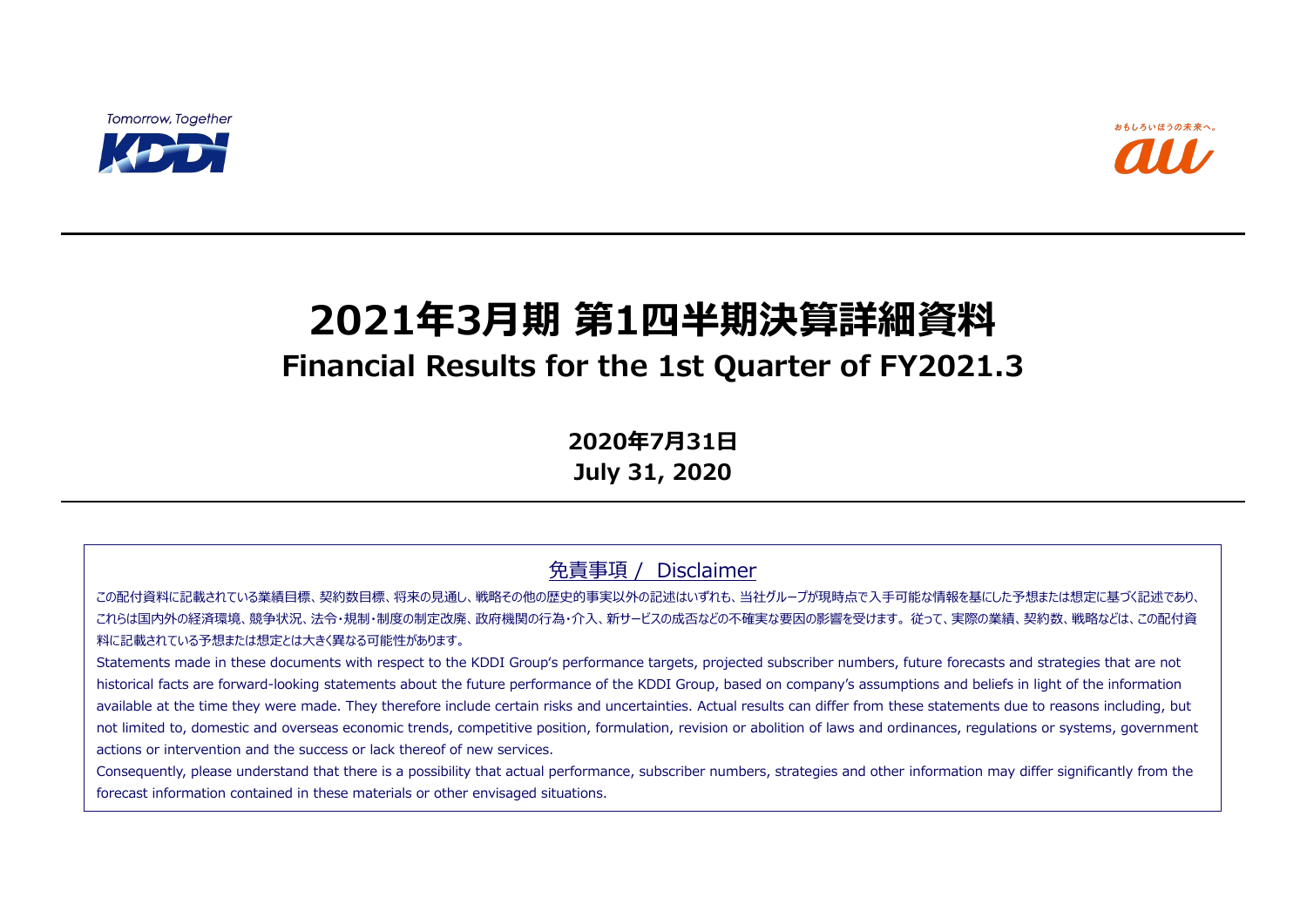## **決算概要(連結ベース) / Financial Results Summary (Consolidated)**

#### **Unit: 百万円 / Millions of Yen**

|    |              | Unit: 百万円 / Millions of Yen |                 |
|----|--------------|-----------------------------|-----------------|
|    |              | <b>FY2021.3</b>             |                 |
| 4Q | 累計           | 通期予想                        | 進捗率             |
|    | <b>Total</b> | <b>Full-year Forecast</b>   | <b>Progress</b> |
|    | 1,242,679    | 5,250,000                   | 23.7%           |
|    | 290,718      | 1,030,000                   | 28.2%           |
|    | 23.4%        | 19.6%                       |                 |
|    | 182,324      | 640,000                     | 28.5%           |
|    | 52,820       | 710,000                     |                 |
|    | 174,702      | 720,000                     | 24.3%           |
|    | 1,751        | 10,000                      | 17.5%           |
|    | 165,086      | 610,000                     | 27.1%           |
|    | 468,612      | 1,760,000                   | 26.6%           |
|    | 37.7%        | 33.5%                       |                 |

| 連結                                                                                       |                  |                    | FY2020.3                 |  | FY2021.3                |                         |                    |                          |  |
|------------------------------------------------------------------------------------------|------------------|--------------------|--------------------------|--|-------------------------|-------------------------|--------------------|--------------------------|--|
| <b>Consolidated Statement</b>                                                            | 19年6月末<br>Jun-19 | 19年9月末<br>$Sep-19$ | 19年12月末<br><b>Dec-19</b> |  | 20年3月末<br><b>Mar-20</b> | 20年6月末<br><b>Jun-20</b> | 20年9月末<br>$Sep-20$ | 20年12月末<br><b>Dec-20</b> |  |
| 資産<br><b>Total assets</b>                                                                | 8,976,729        | 9,267,287          | 9,397,360                |  | 9,580,149               | 9,649,450               |                    |                          |  |
| 資本<br><b>Total equity</b>                                                                | 4,617,510        | 4,772,965          | 4,783,083                |  | 4,859,108               | 4,894,116               |                    |                          |  |
| 親会社所有者帰属持分比率<br>Ratio of equity attributable to owners of the parent<br>lto total assets | 46.6%            | 46.6%              | 45.9%                    |  | 45.8%                   | 46.0%                   |                    |                          |  |
| 1株当たり親会社所有者帰属持分(円)<br>Equity per share attributable to owners of the parent              | ¥1,786           | ¥1,861             | ¥1,876                   |  | ¥1,906                  | ¥1,928                  |                    |                          |  |
| 有利子負債残高 <br>Interest-bearing debt                                                        | 1,901,563        | 1,849,977          | 1,879,097                |  | 1,680,367               | 1,845,270               |                    |                          |  |
| 現預金控除後<br>Net debt                                                                       | 1,625,741        | 1,484,373          | 1,529,260                |  | 1,311,164               | 1,468,740               |                    |                          |  |
| Debt/EBITDA (倍)<br>Debt/EBITDA ratio                                                     |                  |                    |                          |  | 0.96                    | $\sim$                  |                    |                          |  |
| D/E レシオ (倍)<br>Debt/Equity ratio                                                         | 0.45             | 0.43               | 0.44                     |  | 0.38                    | 0.42                    |                    |                          |  |

| 連結                                                                             |           |           |           |           | FY2021.3        |           |    |    |           |             |                                   |                        |
|--------------------------------------------------------------------------------|-----------|-----------|-----------|-----------|-----------------|-----------|----|----|-----------|-------------|-----------------------------------|------------------------|
| <b>Consolidated Statement</b>                                                  | <b>1Q</b> | 2Q        | 3Q        | <b>4Q</b> | 通期<br>Full-year | <b>1Q</b> | 2Q | 3Q | <b>4Q</b> | 累計<br>Total | 通期予想<br><b>Full-year Forecast</b> | 進捗率<br><b>Progress</b> |
| 売上高<br><b>Operating revenue</b>                                                | 1,246,101 | 1,318,356 | 1,338,118 | 1,334,645 | 5,237,221       | 1,242,679 |    |    |           | 1,242,679   | 5,250,000                         | 23.7%                  |
| 営業利益<br><b>Operating income</b>                                                | 255,800   | 297,607   | 290,462   | 181,368   | 1,025,237       | 290,718   |    |    |           | 290,718     | 1,030,000                         | 28.2%                  |
| 営業利益率<br>Operating margin                                                      | 20.5%     | 22.6%     | 21.7%     | 13.6%     | 19.6%           | 23.4%     |    |    |           | 23.4%       | 19.6%                             | $\sim$                 |
| 親会社の所有者に帰属する当期利益<br>Profit for the period attributable to owners of the parent | 162,553   | 184,992   | 183,331   | 108,891   | 639,767         | 182,324   |    |    |           | 182,324     | 640,000                           | 28.5%                  |
| フリー・キャッシュ・フロー<br>Free cash flows                                               | $-25,439$ | 282,825   | 173,705   | 281,314   | 712,406         | 52,820    |    |    |           | 52,820      | 710,000                           |                        |
| 減価償却費及び償却費<br>Depreciation and amortization                                    | 169,760   | 171,238   | 173,426   | 175,048   | 689,473         | 174,702   |    |    |           | 174,702     | 720,000                           | 24.3%                  |
| 固定資産除却費<br><b>Retirement of fixed assets</b>                                   | 2,098     | 1,907     | 2,481     | 17,046    | 23,532          | 1,751     |    |    |           | 1,751       | 10,000                            | 17.5%                  |
| 設備投資額(支払)<br>Capex (cash flow basis)                                           | 181,776   | 125,990   | 137,477   | 169,811   | 615,054         | 165,086   |    |    |           | 165,086     | 610,000                           | 27.1%                  |
| <b>EBITDA</b>                                                                  | 427,659   | 470,756   | 466,416   | 386,031   | 1,750,861       | 468,612   |    |    |           | 468,612     | 1,760,000                         | 26.6%                  |
| EBITDAマージン<br><b>EBITDA margin</b>                                             | 34.3%     | 35.7%     | 34.9%     | 28.9%     | 33.4%           | 37.7%     |    |    |           | 37.7%       | 33.5%                             | $\sim$                 |

|                         | $10111$ is a subset of the set of $1011$ |
|-------------------------|------------------------------------------|
|                         | 21年3月末 予想                                |
| 21年3月末<br><b>Mar-21</b> | Mar-21 Forecast                          |
|                         |                                          |
|                         |                                          |
|                         |                                          |
|                         |                                          |
|                         |                                          |
|                         |                                          |
|                         |                                          |
|                         |                                          |
|                         |                                          |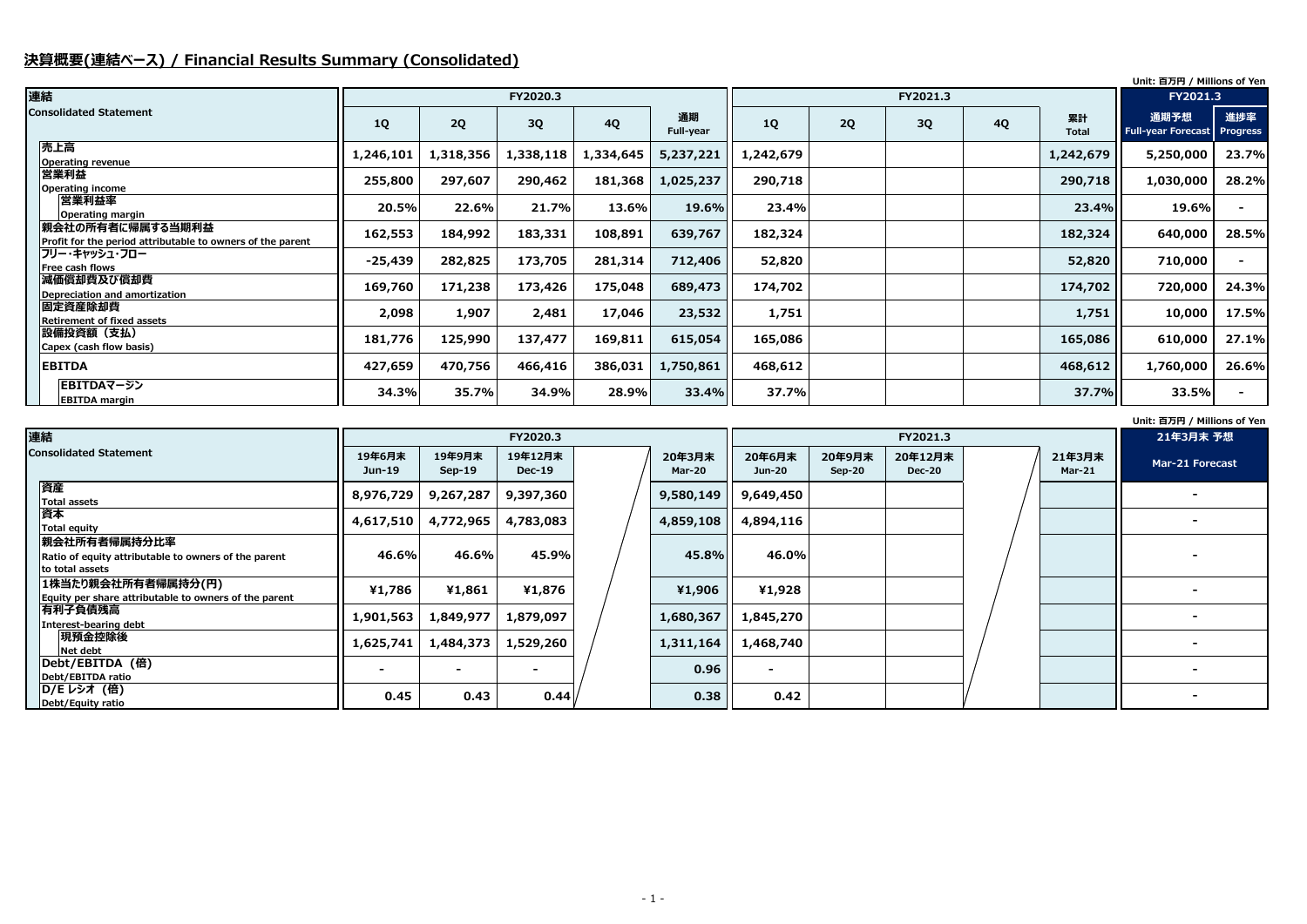#### **決算概要 (パーソナル) / Financial Results Summary (Personal Services)**

|                                                        |           |           |           |           |                 |           |    |          |           |                    | Unit: 百万円 / Millions of Yen       |                        |
|--------------------------------------------------------|-----------|-----------|-----------|-----------|-----------------|-----------|----|----------|-----------|--------------------|-----------------------------------|------------------------|
| パーソナルセグメント                                             |           |           | FY2020.3  |           |                 |           |    | FY2021.3 |           |                    | FY2021.3                          |                        |
| <b>Personal Services segment</b>                       | <b>1Q</b> | 2Q        | 3Q        | <b>4Q</b> | 通期<br>Full-year | <b>1Q</b> | 2Q | 3Q       | <b>4Q</b> | 累計<br><b>Total</b> | 通期予想<br><b>Full-year Forecast</b> | 進捗率<br><b>Progress</b> |
| 売上高<br>Operating revenue                               | 1,085,325 | 1,144,112 | 1,168,340 | 1,150,131 | 4,547,908       | 1,073,881 |    |          |           | 1,073,881          | 4,550,000                         | 23.6%                  |
| グループ外売上 (外部顧客への売上高)<br>Revenue from external customers | 1,066,664 | 1,123,231 | 1,147,471 | 1,128,641 | 4,466,008       | 1,055,159 |    |          |           | 1,055,159          | 4,480,000                         | 23.6%                  |
| au総合ARPA収入*1<br>au Total ARPA revenues                 | 547,273   | 569,363   | 567,104   | 582,935   | 2,266,674       | 561,457   |    |          |           | 561,457            | 2,280,000                         | 24.6%                  |
| <b>MVNO収入</b><br><b>MVNO</b> revenues                  | 14,478    | 15,693    | 16,911    | 18,933    | 66,015          | 21,351    |    |          |           | 21,351             | 90,000                            | 23.7%                  |
| 固定通信料収入<br>Fixed-line communications revenues          | 200,571   | 198,284   | 202,286   | 203,318   | 804,459         | 201,651   |    |          |           | 201,651            |                                   |                        |
| 端末販売収入等<br>Handset revenues etc.                       | 140,917   | 160,668   | 179,213   | 137,724   | 618,522         | 114,968   |    |          |           | 114,968            |                                   |                        |
| その他<br><b>Others</b>                                   | 163,425   | 179,224   | 181,958   | 185,731   | 710,338         | 155,731   |    |          |           | 155,731            |                                   |                        |
| セグメント間売上<br>Inter-segment revenue or transfers         | 18,661    | 20,881    | 20,869    | 21,490    | 81,901          | 18,721    |    |          |           | 18,721             | 70,000                            | 26.7%                  |
| 営業利益<br><b>Operating income</b>                        | 217,821   | 250,397   | 251,482   | 151,906   | 871,606         | 243,170   |    |          |           | 243,170            | 875,000                           | 27.8%                  |
| 減価償却費及び償却費<br>Depreciation and amortization            | 150,963   | 152,595   | 153,621   | 155,201   | 612,379         | 154,469   |    |          |           | 154,469            | 635,000                           | 24.3%                  |
| 固定資産除却費<br><b>Retirement of fixed assets</b>           | 1,894     | 1,724     | 2,243     | 15,943    | 21,805          | 1,641     |    |          |           | 1,641              | 10,000                            | 16.4%                  |
| <b>EBITDA</b>                                          | 370,676   | 404,716   | 407,375   | 335,064   | 1,517,832       | 400,720   |    |          |           | 400,720            | 1,520,000                         | 26.4%                  |
| EBITDAマージン<br><b>EBITDA</b> margin                     | 34.2%     | 35.4%     | 34.9%     | 29.1%     | 33.4%           | 37.3%     |    |          |           | 37.3%              | 33.4%                             |                        |

**\* 2021年3月期より、一部連結会社のセグメントを変更しております。これに伴い、2020年3月期について、組替後の実績に変更しております**

 **From FY2021.3, the segment of some consolidated companies has been changed. In accordance with this transfer, stated figures for FY2020.3 retroactively reflect reclassification of segment. \*1 au通信ARPA収入+付加価値ARPA収入+端末修理・補償収入+auでんき収入 / au ARPA revenues + Value-added ARPA revenues + Handset Repair and Compensation revenues + au Denki revenues**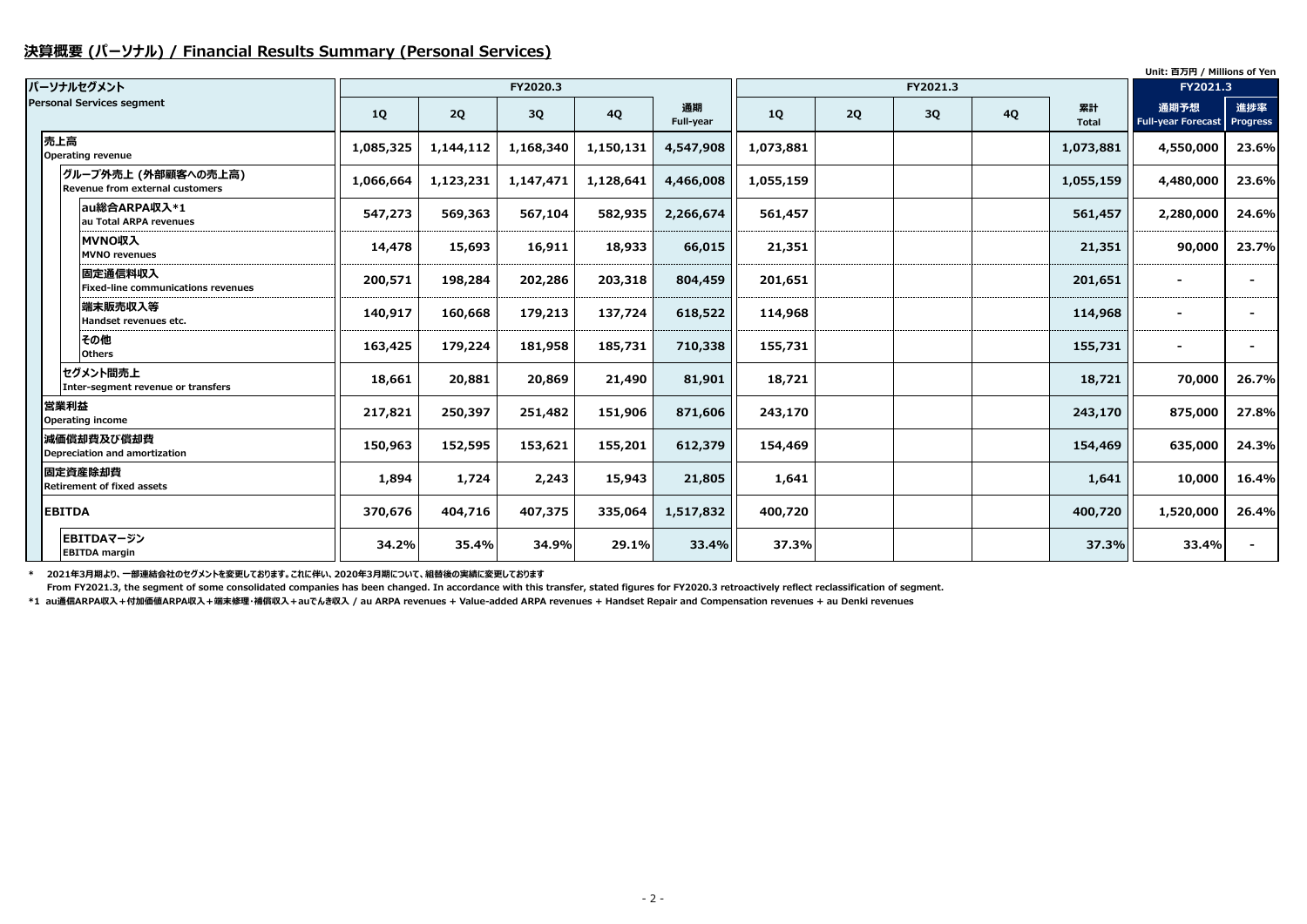### **決算概要 (ビジネス / その他) / Financial Results Summary (Business Services / Others)**

**Unit: 百万円 / Millions of Yen**

|                                                         |           |         |          |           |                 |         |    |          |           |                    | Unit: 百万円 / Millions of Yen       |                        |
|---------------------------------------------------------|-----------|---------|----------|-----------|-----------------|---------|----|----------|-----------|--------------------|-----------------------------------|------------------------|
| ビジネスセグメント                                               |           |         | FY2020.3 |           |                 |         |    | FY2021.3 |           |                    | FY2021.3                          |                        |
| <b>Business Services segment</b>                        | <b>1Q</b> | 2Q      | 3Q       | <b>4Q</b> | 通期<br>Full-year | 1Q      | 2Q | 3Q       | <b>4Q</b> | 累計<br><b>Total</b> | 通期予想<br><b>Full-year Forecast</b> | 進捗率<br><b>Progress</b> |
| 売上高<br><b>Operating revenue</b>                         | 221,133   | 238,140 | 233,677  | 248,626   | 941,576         | 233,948 |    |          |           | 233,948            | 950,000                           | 24.6%                  |
| グループ外売上 (外部顧客への売上高) <br>Revenue from external customers | 174,763   | 189,723 | 184,723  | 197,411   | 746,620         | 182,309 |    |          |           | 182,309            | 750,000                           | 24.3%                  |
| セグメント間売上<br>Inter-segment revenue or transfers          | 46,370    | 48,418  | 48,954   | 51,215    | 194,956         | 51,639  |    |          |           | 51,639             | 200,000                           | 25.8%                  |
| 営業利益<br><b>Operating income</b>                         | 37,099    | 46,015  | 36,267   | 29,632    | 149,012         | 45,716  |    |          |           | 45,716             | 150,000                           | 30.5%                  |
| 減価償却費及び償却費<br>Depreciation and amortization             | 19,245    | 19,099  | 20,267   | 20,137    | 78,748          | 20,693  |    |          |           | 20,693             | 81,000                            | 25.5%                  |
| 固定資産除却費<br><b>Retirement of fixed assets</b>            | 204       | 182     | 244      | 1,056     | 1,686           | 105     |    |          |           | 105                | $\blacksquare$                    |                        |
| <b>EBITDA</b>                                           | 56,549    | 65,300  | 56,796   | 51,379    | 230,025         | 66,514  |    |          |           | 66,514             | 231,000                           | 28.8%                  |
| EBITDAマージン<br><b>EBITDA</b> margin                      | 25.6%     | 27.4%   | 24.3%    | 20.7%     | 24.4%           | 28.4%   |    |          |           | 28.4%              | 24.3%                             |                        |

**\* 2021年3月期より、一部連結会社のセグメントを変更しております。これに伴い、2020年3月期について、組替後の実績に変更しております**

 **From FY2021.3, the segment of some consolidated companies has been changed. In accordance with this transfer, stated figures for FY2020.3 retroactively reflect reclassification of segment.**

| その他           |                                                        |        |        | FY2020.3 |           |                 |        |    | FY2021.3 |           |                    | FY2021.3                                   |     |
|---------------|--------------------------------------------------------|--------|--------|----------|-----------|-----------------|--------|----|----------|-----------|--------------------|--------------------------------------------|-----|
| <b>Others</b> |                                                        | 1Q     | 2Q     | 3Q       | <b>4Q</b> | 通期<br>Full-year | 1Q     | 2Q | 3Q       | <b>4Q</b> | 累計<br><b>Total</b> | 通期予想<br><b>Full-year Forecast Progress</b> | 進捗率 |
|               | 売上高<br><b>Operating revenue</b>                        | 17,750 | 17,851 | 20,700   | 24,219    | 80,519          | 16,702 |    |          |           | 16,702             | $\overline{\phantom{0}}$                   |     |
|               | グループ外売上 (外部顧客への売上高)<br>Revenue from external customers | 4,674  | 5,402  | 5,925    | 8,593     | 24,593          | 5,211  |    |          |           | 5,211              | $\sim$                                     |     |
|               | セグメント間売上<br>Inter-segment revenue or transfers         | 13,076 | 12,449 | 14,775   | 15,626    | 55,926          | 11,491 |    |          |           | 11,491             | $\blacksquare$                             |     |
|               | 営業利益<br><b>Operating income</b>                        | 623    | 951    | 2,576    | $-367$    | 3,783           | 1,900  |    |          |           | 1,900              | $\blacksquare$                             |     |
|               | 減価償却費及び償却費<br>Depreciation and amortization            | 363    | 370    | 388      | 573       | 1,694           | 428    |    |          |           | 428                | $\overline{\phantom{0}}$                   |     |
|               | 固定資産除却費<br><b>Retirement of fixed assets</b>           |        |        | 3        | 77        | 82              | 5      |    |          |           | 5 <sup>5</sup>     |                                            |     |
|               | <b>EBITDA</b>                                          | 986    | 1,322  | 2,967    | 284       | 5,558           | 2,333  |    |          |           | 2,333              | $\blacksquare$                             |     |
|               | EBITDAマージン<br><b>EBITDA</b> margin                     | 5.6%   | 7.4%   | 14.3%    | 1.2%      | 6.9%            | 14.0%  |    |          |           | 14.0%              | $\blacksquare$                             |     |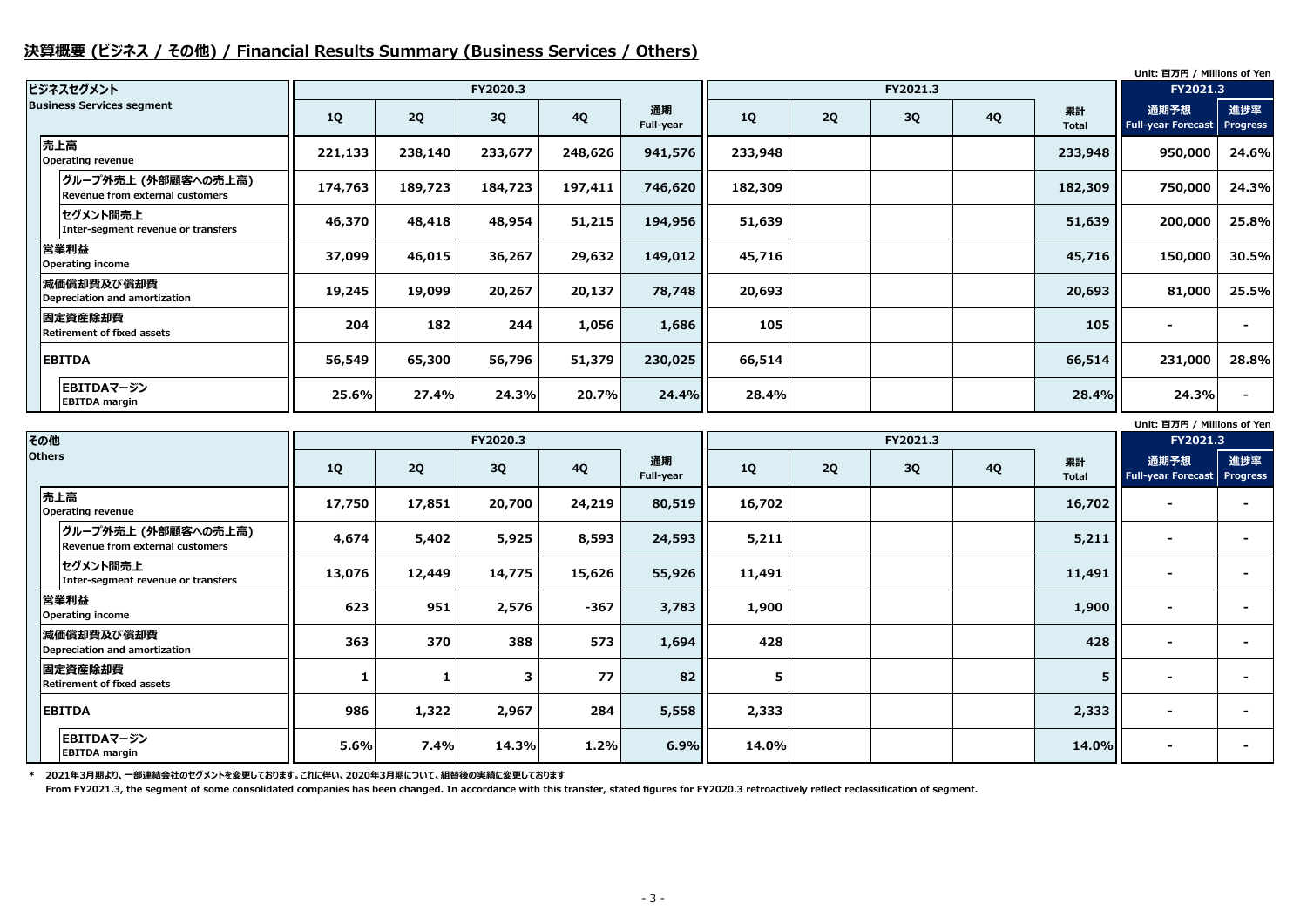#### **主要オペレーションデータ / Major Operational Data**

**連結 / Consolidated basis**

#### **パーソナルセグメント / Personal Services segment**

| 累計契約数                   |                             |                |        |                    | FY2020.3                 |                  | FY2021.3                |                    |                          |  |                         | 21年3月末 予想                 |
|-------------------------|-----------------------------|----------------|--------|--------------------|--------------------------|------------------|-------------------------|--------------------|--------------------------|--|-------------------------|---------------------------|
| <b>Subscriptions</b>    |                             |                |        | 19年9月末<br>$Sep-19$ | 19年12月末<br><b>Dec-19</b> | 20年3月末<br>Mar-20 | 20年6月末<br><b>Jun-20</b> | 20年9月末<br>$Sep-20$ | 20年12月末<br><b>Dec-20</b> |  | 21年3月末<br><b>Mar-21</b> | <b>Mar-21</b><br>Forecast |
| モバイル                    | au累計契約数<br>au subscriptions | (千契約/Thousand) | 56,368 | 57,279             | 58,093                   | 58,643           | 59,243                  |                    |                          |  |                         | 60,000                    |
| Mobile                  | <b>UQ WIMAX</b>             | (千契約/Thousand) | 33,336 | 33,828             | 34,050                   | 34,472           | 34,691                  |                    |                          |  |                         |                           |
| 固定<br><b>Fixed-line</b> | FTTH *1                     | (千回線/Thousand) | 4,555  | 4,597              | 4,617                    | 4,637            | 4,685                   |                    |                          |  |                         | 4,650                     |

**\*2 2021年3月期より、au WALLET プリペイドカードをau PAY 会員数に、au WALLET クレジットカードをau PAY カード会員数に名称変更をしております。数値定義の変更はございません** 

| 累計契約数                                                             |                                                                                           |                                              |                 |                  |                    | FY2020.3                 |                         | FY2021.3                |                         |                          |  |                         | 21年3月末 予想                        |
|-------------------------------------------------------------------|-------------------------------------------------------------------------------------------|----------------------------------------------|-----------------|------------------|--------------------|--------------------------|-------------------------|-------------------------|-------------------------|--------------------------|--|-------------------------|----------------------------------|
| <b>Subscriptions</b>                                              |                                                                                           |                                              |                 | 19年6月末<br>Jun-19 | 19年9月末<br>$Sep-19$ | 19年12月末<br><b>Dec-19</b> | 20年3月末<br><b>Mar-20</b> | 20年6月末<br><b>Jun-20</b> | 20年9月末<br><b>Sep-20</b> | 20年12月末<br><b>Dec-20</b> |  | 21年3月末<br><b>Mar-21</b> | <b>Mar-21</b><br><b>Forecast</b> |
|                                                                   |                                                                                           | スマートフォン浸透率<br>au smartphone penetration rate | (%)]            | 71.3             | 72.6               | 73.6                     | 75.0                    | 75.8                    |                         |                          |  |                         |                                  |
| モバイル                                                              | <b>Group IDs</b>                                                                          | クループID数                                      | (f/Thousand)    | 27,025           | 27,090             | 27,089                   | 27,165                  | 27,197                  |                         |                          |  |                         | 27,400                           |
| <b>Mobile</b>                                                     |                                                                                           | au契約者数<br>lau accounts                       | (千人/Thousand)   | 24,463           | 24,410             | 24,255                   | 24,097                  | 23,970                  |                         |                          |  |                         | 23,700                           |
|                                                                   |                                                                                           | MVNO契約数<br><b>MVNO subscriptions</b>         | (千契約/Thousand)  | 2,563            | 2,680              | 2,834                    | 3,068                   | 3,227                   |                         |                          |  | 3,700                   |                                  |
|                                                                   |                                                                                           | FTTH *1<br>(千回線/Thousand)                    |                 | 4,492            | 4,533              | 4,553                    | 4,573                   | 4,655                   |                         |                          |  |                         | 4,600                            |
| 固定                                                                | RGU対象世帯数<br>Households applicable to RGU                                                  |                                              | (千世帯/Thousand)  | 5,513            | 5,524              | 5,536                    | 5,536                   | 5,540                   |                         |                          |  |                         |                                  |
| Fixed-line                                                        |                                                                                           | <b>CATV RGU</b>                              | (FRGU/Thousand) | 11,487           | 11,509             | 11,530                   | 11,511                  | 11,482                  |                         |                          |  |                         |                                  |
|                                                                   |                                                                                           | バンドル率<br><b>Bundle ratio</b>                 | (サービス/Services) | 2.08             | 2.08               | 2.08                     | 2.08                    | 2.07                    |                         |                          |  |                         |                                  |
| auスマートパス / auスマートパスプレミアム<br>au Smart Pass / au Smart Pass Premium |                                                                                           | (千会員/Thousand)                               | 15,420          | 15,460           | 15,420             | 15,500                   | 15,440                  |                         |                         |                          |  |                         |                                  |
|                                                                   | au PAY 会員数 + au PAY カード会員数 *2<br>(千会員/Thousand)<br>au PAY members and au PAY Card members |                                              |                 | 25,800           | 27,400             | 27,600                   | 28,900                  | 29,400                  |                         |                          |  |                         |                                  |

\*1 auひかり+コミュファ光+auひかりちゅら(OCT)+ひかりJ+BIGLOBE光など / au HIKARI+Commuf@-hikari+au HIKARI Chura(OCT)+HIKARI J+BIGLOBE HIKARI and others

**The name of au WALLET Prepaid Card and au WALLET Credit Card have been changed to au PAY members and au PAY Card members from FY2021.3. The numerical definition has not changed.**

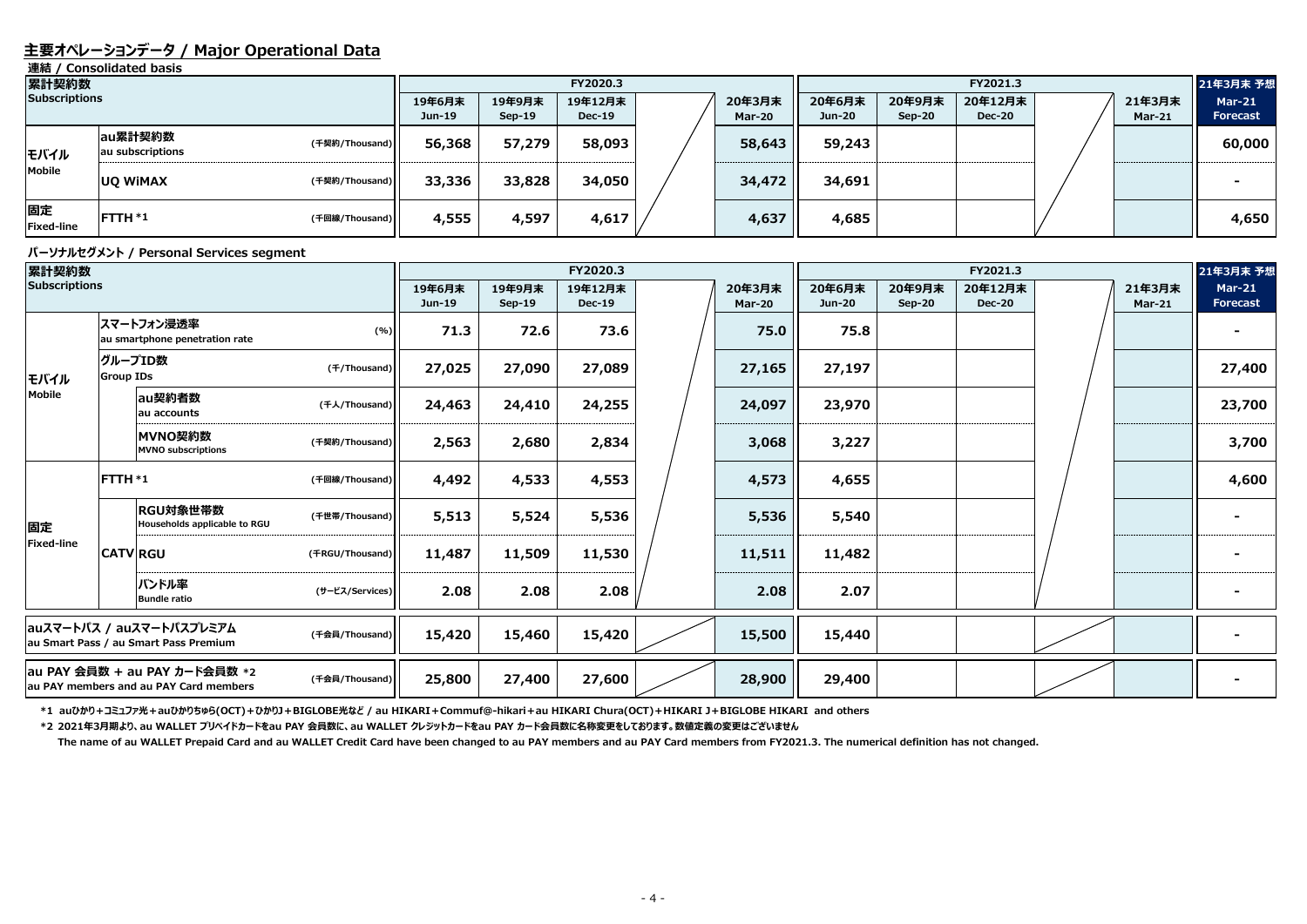## **主要オペレーションデータ / Major Operational Data**

**パーソナルセグメント・ビジネスセグメント / Personal Services segment・Business Services segment**

**\*1 2021年3月期より、一部連結会社のセグメントを変更しております。これに伴い、2020年3月期について、組替後の実績に変更しております**

 **From FY2021.3, the segment of some consolidated companies has been changed. In accordance with this transfer, stated figures for FY2020.3 retroactively reflect reclassification of segment. \*2 ①au PAY決済額+②au PAY カード決済額+③auかんたん決済額+④じぶん銀行決済額+⑤ローン実行額**

| 各種指標                                                  |                                  |                       |                |         | FY2020.3 |           |                 | FY2021.3       |    |    |           |                    | FY2021.3                          |
|-------------------------------------------------------|----------------------------------|-----------------------|----------------|---------|----------|-----------|-----------------|----------------|----|----|-----------|--------------------|-----------------------------------|
| <b>Indicators</b>                                     |                                  |                       | <b>1Q</b>      | 2Q      | 3Q       | <b>4Q</b> | 通期<br>Full-year | <b>1Q</b>      | 2Q | 3Q | <b>4Q</b> | 累計<br><b>Total</b> | 通期予想<br><b>Full-year Forecast</b> |
| au総合ARPA<br>au Total ARPA                             |                                  | (H/Yen)               | 7,450          | 7,770   | 7,770    | 8,040     | 7,760           | 7,790          |    |    |           |                    | 7,950                             |
| au解約率<br>au churn rate                                |                                  | (%)                   | 0.75           | 0.77    | 0.61     | 0.75      | 0.72            | 0.51           |    |    |           |                    |                                   |
| au端末販売台数<br>Number of units sold                      |                                  | (千台/Thousand)         | 1,950          | 2,370   | 1,890    | 2,160     | 8,380           | 1,500          |    |    |           | 1,500              | 7,600                             |
|                                                       | うち スマートフォン販売台数<br>of smartphones | (千台/Thousand)         | 1,650          | 2,070   | 1,700    | 1,960     | 7,390           | 1,360          |    |    |           | 1,360              | 6,900                             |
| ライフデザイン領域 売上高<br>Life Design Domain Sales             | $*1$                             | (十億円/Billions of Yen) | 270.0          | 304.0   | 303.0    | 320.0     | 1,197.0         | 283.0          |    |    |           | 283.0              | 1,290.0                           |
| ライフデザイン領域 営業利益<br>Life Design Domain Operating income | $*1$                             | (十億円/Billions of Yen) | 38.0           | 48.0    | 48.0     | 44.0      | 178.0           | 50.0           |    |    |           | 50.0               | 190.0                             |
| 決済・金融取扱高<br>Transaction Volume of Settlement/Loan     | $*2$                             | (十億円/Billions of Yen) | 1,348.0        | 1,558.0 | 1,665.0  | 1,966.0   | 6,537.0         | 1,887.0        |    |    |           | 1,887.0            | 6,800.0                           |
| IoT累計回線数<br><b>IOT Connections</b>                    | *3                               | (千回線/Thousand)        | $\blacksquare$ |         |          | $\sim$    | 11,500          | $\blacksquare$ |    |    |           |                    | 15,000                            |

**Settlement amounts of ①au PAY ②au PAY Card ③au Carrier billing and ④Jibun Bank in addition to ⑤the transaction amount of loan from Jibun Bank**

**\*3 五十万単位切り捨て / Rounded down five hundred thousand unit**